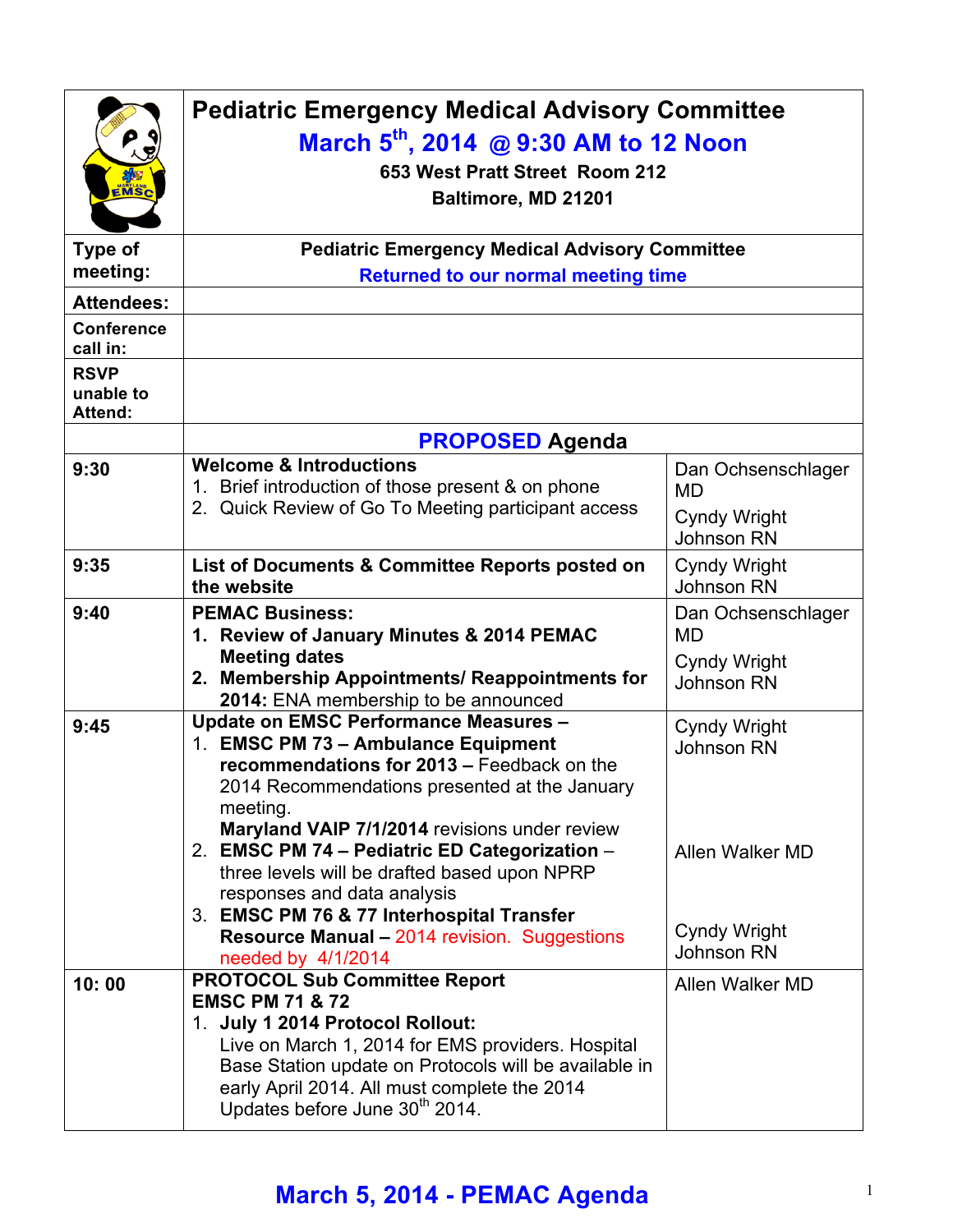|       | 2. January Protocol Committee report                                                                                                                                                                                                                                                                        |                                                                                                                 |
|-------|-------------------------------------------------------------------------------------------------------------------------------------------------------------------------------------------------------------------------------------------------------------------------------------------------------------|-----------------------------------------------------------------------------------------------------------------|
|       | 3. Protocols under consideration for 2015<br>$\triangleright$ Surgical Cricothyroidotomy<br>$\triangleright$ High Performance CPR<br>$\triangleright$ Spinal Protection vs Immobilization<br>$\triangleright$ Glucometer Requirement<br>> BCFD Substance Abuse PILOT<br>> Taser Protocol                    |                                                                                                                 |
|       | 4. Internal PEMAC review of the Protocols to identify<br>the definitions by age throughout – Need for special<br>meeting.                                                                                                                                                                                   |                                                                                                                 |
|       | 5. Other Protocol recommendations                                                                                                                                                                                                                                                                           |                                                                                                                 |
| 10:30 | <b>EDUCATION Sub Committee</b><br>1. 2014 Conference Schedule - please see online<br>2. PEPP 3rd Edition - Rollout 2/27&28/2014<br>3. Safe Transport of Children - Reference Card for<br>review and feedback today<br>4. BLS Committee<br>5. ALS Committee<br>6. APLS - Maryland implementation pending CME | Danielle Dunn<br>NREMTP/ Cyndy<br>Wright Johnson RN<br>EL&C<br>Allen Walker MD                                  |
|       | approval<br>7. ENPC Instructor Meeting/ ENA Pediatric Committee<br>8. Other Educational opportunities                                                                                                                                                                                                       | <b>Sherry Summers RN</b><br>Committee                                                                           |
| 10:45 | <b>Family Centered Care Sub Committee</b><br>1. Right Care When it Counts - Public Service<br>Announcement with Children & Youth<br>2. Panda Bear Mascot program for outreach to children<br>and families.<br>3. Topics and formats for Tween & Teen Injury<br>Prevention at MSFA summer convention         | Mary Ellen Wilson<br><b>RN</b>                                                                                  |
| 11:00 | <b>Maryland Organizations</b>                                                                                                                                                                                                                                                                               |                                                                                                                 |
|       | <b>AAP Updates</b><br>Maryland update – COPEM & COVIPP<br><b>National COVIPP</b><br>➤<br>$\triangleright$ National update – COPEM                                                                                                                                                                           | <b>Rich Lichenstein MD</b><br><b>Rich Lichenstein MD</b><br>Joe Wright MD/<br><b>Cyndy Wrigth</b><br>Johnson RN |
|       | <b>ACEP Updates - new website &amp; management</b><br>www.mdacep.org<br>$\triangleright$ Maryland update - EMS Committee<br>> Maryland's NEW - Pediatric Committee<br>> Partnership with APSL Courses                                                                                                       | Kathy Brown MD<br>Kathy Brown MD                                                                                |
|       | <b>ENA Updates - www.mdena.org</b>                                                                                                                                                                                                                                                                          | <b>Sherry Summers RN</b>                                                                                        |

## **March 5, 2014 - PEMAC Agenda** <sup>2</sup>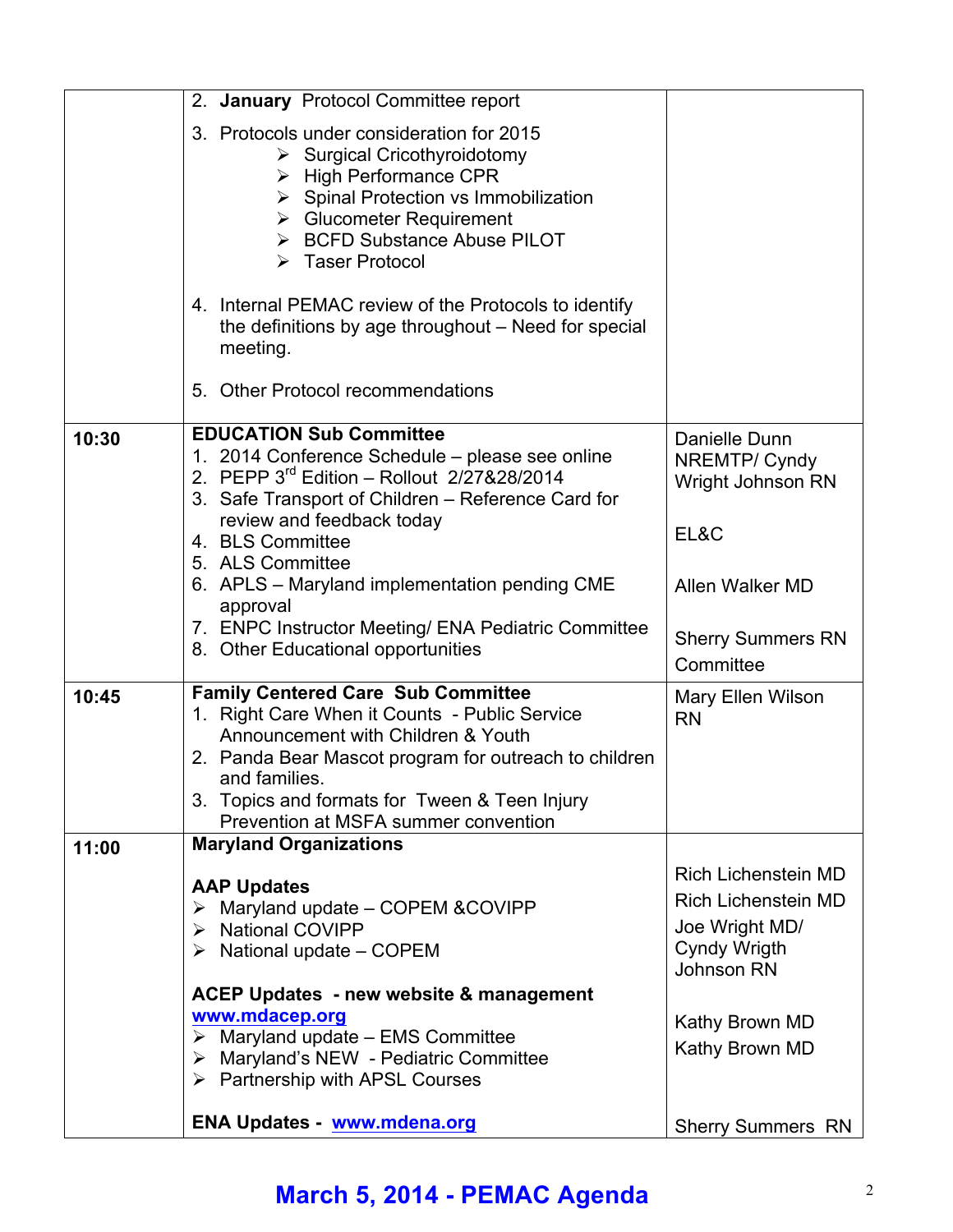|       | $\triangleright$ State report<br>$\triangleright$ Local updates<br>$\triangleright$ Maryland ENA Regional Conferences                                                     |                                                                           |
|-------|---------------------------------------------------------------------------------------------------------------------------------------------------------------------------|---------------------------------------------------------------------------|
|       | $\triangleright$ ENA by the Bay summary<br>> ENPC / Pediatric State Committee meeting                                                                                     |                                                                           |
|       | <b>SCHOOL HEALTH Updates</b><br>$\triangleright$ School Health committee(s) update<br><b>Critical Care Updates</b><br>$\triangleright$ AACN<br>$\triangleright$ AAP       | Laurel Moody RN<br>Liz Berg RN<br><b>Charlotte Glicksman</b><br><b>MD</b> |
|       | <b>Commercial Ambulance Service Advisory</b><br><b>Committee (CASAC)</b><br>$\triangleright$ January Meeting update<br>$\triangleright$ SCT subcommittee                  | <b>Melanie Mathews RN</b>                                                 |
|       | Neonatal subcommittee                                                                                                                                                     |                                                                           |
| 11:15 | <b>Transport &amp; Interfacility Update</b><br><b>EMSC PM 76 &amp; 77 and MIEMSS regulatory review</b><br>process                                                         |                                                                           |
|       | 1. Safe Transport of Children in Ambulance-editing<br>of conference call and LMS                                                                                          | <b>Cyndy Wright</b><br>Johnson RN                                         |
|       | 2. SOCALR Regulations<br>a. Specialty Care Service Regulations<br>b. Neonatal Transport Service Regulations<br>c. Status of Board of Nursing regulations                  | Sarah Sette JD                                                            |
|       | 3. Pediatric Critical Care Transport section of<br>SOCALR regulations - restarting the work group<br>with goal for Summer document for comment                            | <b>Cyndy Wright</b><br>Johnson RN                                         |
| 11:30 | <b>Research and EVBG update</b><br>1. EMSC TI Grant updates<br>a. Family Presence<br>b. Trauma Checklist                                                                  | Karen OConnell MD<br>Randy Burd MD                                        |
|       | 2. NASEMSO presentations on EVBG                                                                                                                                          | <b>Cyndy Wright</b><br>Johnson RN                                         |
|       | 3. Maryland EMSC Data & QI collaborative                                                                                                                                  | Jen Anders MD                                                             |
|       | 4. Other research projects                                                                                                                                                |                                                                           |
| 11:45 | <b>Injury Prevention Sub Committee &amp; Updates</b><br><b>Please see Summaries from:</b>                                                                                 | <b>Rich Lichenstein MD</b>                                                |
|       | 1. EMSC: CPS & OP Healthcare Project (SHA)<br>Tween Passenger Safety project please contact<br>Susanne Ogaitis-Jones @<br>cps@miemss.org for<br>materials and information | Susanne Ogaitis<br>Jones MPH                                              |

## **March 5, 2014 - PEMAC Agenda** <sup>3</sup>